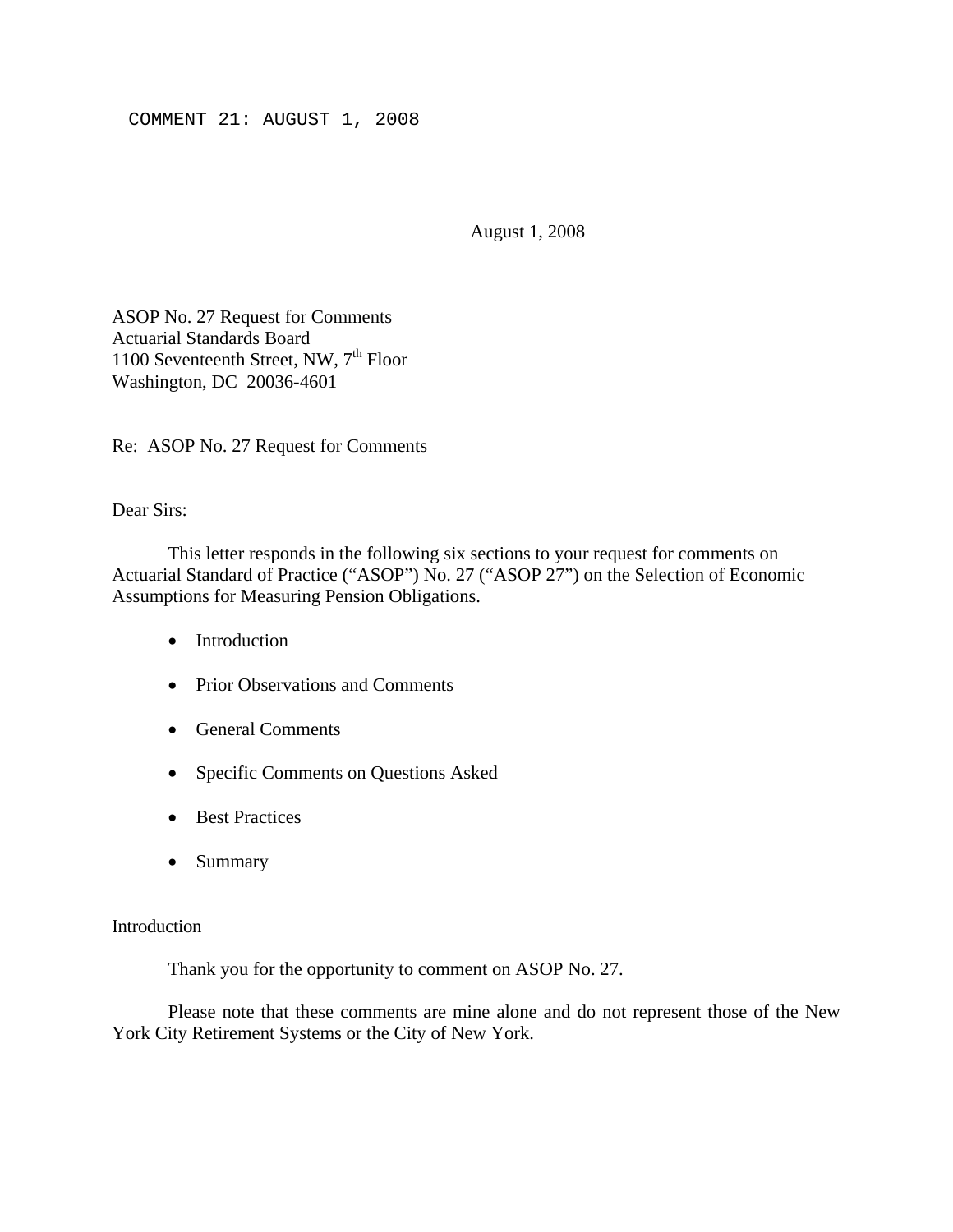I have previously given thought to the issues of ASOP 27 and refer you to my Discussion of the paper entitled "A Reevaluation of ASOP 27, Post-Enron: Is It an Adequate Standard of Professionalism?" by Mr. Frank Todisco that was published in the January 2005 edition of the Society of Actuaries' Pension Forum. As mentioned in your Request for Comments, the January 2005 Pension Forum can be found at http://www.soa.org/library/newsletters/the-pensionforum/2005/january/pfn0501.pdf.

In that Discussion I recommended that ASOP 27 be revised to clearly allow for the use of the principles of financial economics in setting economic assumptions. I also suggested that there be a tightening of the best-estimate range and expanded requirements for disclosure.

## General Comments

Since the publication of the January 2005 Pension Forum, my thinking on the development and presentation of actuarial information has further evolved.

In particular, I have come to believe that the actuarial profession needs to revise its core terminology and the foundational concepts on which it develops and selects economic assumptions for measuring pension obligations. For example:

- In the context of valuing cash flows, the concepts of financial economics should be observed and the word "liability" should used only when its measurement is determined using assumptions consistent with the marketplace.
- Consistent with this idea, actuaries who prepare pension "liabilities" should do so using only the "observed" market-place discount rates. Such discount rates should reflect the market environment and the risks inherent in the cash flows being discounted.
- Actuaries should be required to reference any calculation made on other than a market-consistent basis as an "actuarial present value" (or some other term) that does not conflict with market-consistent terminology.

 Note: That being said, I do believe that there are still situations for which actuaries could use actuarial assumptions that are based on "expected rates of return on investments". However, if used, I believe that such assumptions should clearly be noted as such, that such assumptions are inconsistent with economic realities and fail to address economic risks and that their use should not be considered as producing a "liability".

 Along these lines, I also believe that it would be acceptable to allow actuaries to continue utilizing economic assumptions developed consistent with current ASOP 27 provisions in conjunction with other Traditional Actuarial Practices ("TAP"). However, if so used, I believe actuaries should be required to disclose the economic risk implications that such analyses do not currently reflect.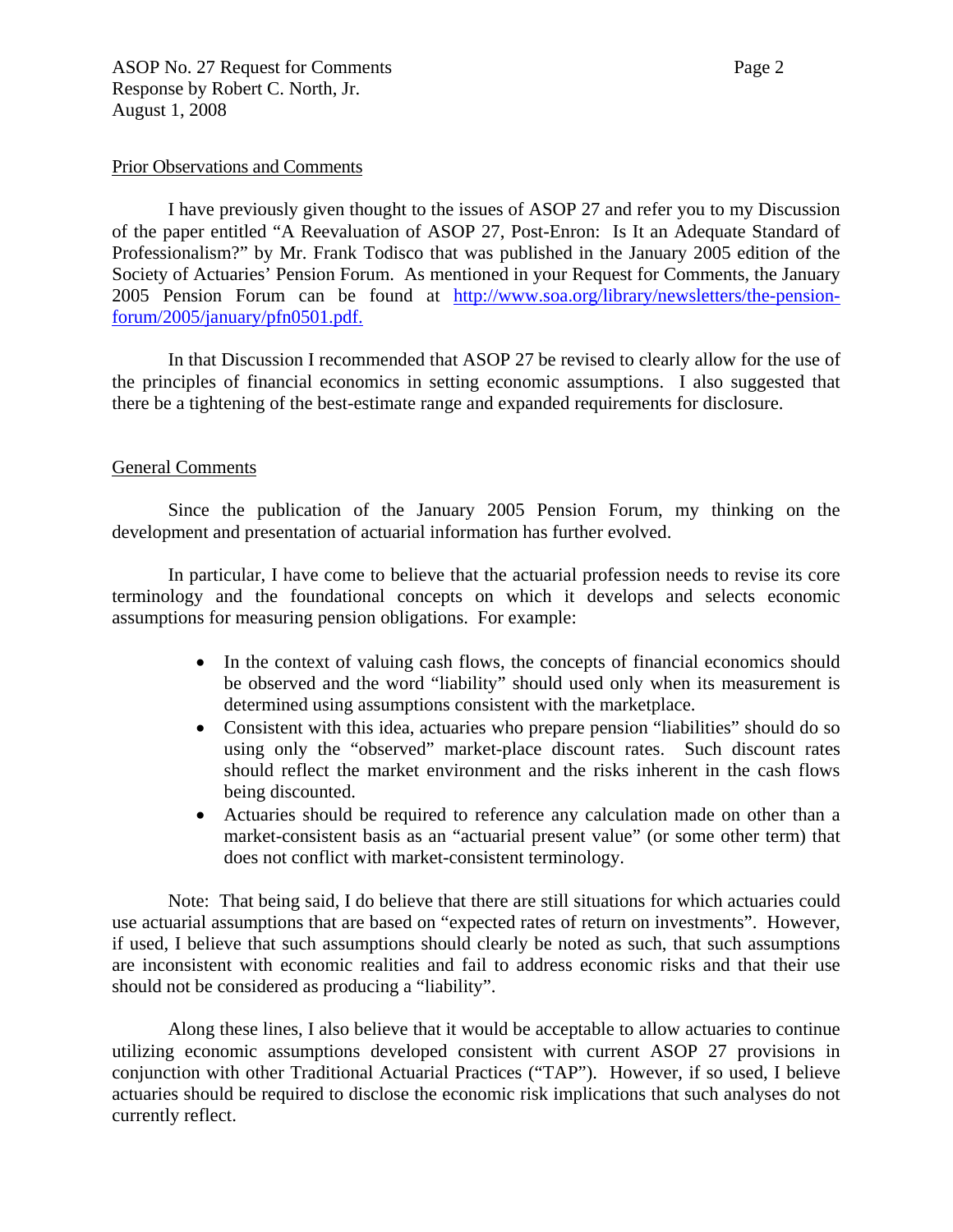### Specific Comments on Questions Asked

Following are specific observations on the questions set forth in the ASOP 27 Request for Comments:

1. Under ASOP No. 27, an actuary selects an economic assumption by developing a "best-estimate range" and selecting a specific point within the best-estimate range. How do actuaries comply with the ASOP? *I believe most actuaries create a best-estimate*  range using the building-block method as described in the Pension Practice Council *Practice Note entitled Selecting and Documenting Investment Return Assumptions dated May 2001.* 

What methodologies do they use to select a specific point within a "best-estimate range"? *I believe most actuaries choose the center of the range, although there may often be pressure to choose an assumption from the less-conservative end of the range.* 

Is the "best-estimate range" approach the appropriate standard of practice? *Overall, no, if the actuarial profession is to take a market-oriented approach to establishing economic assumptions. In such case, there is generally one "observed" economic scenario for determining a discount rate, for example. To the extent that expected rates of return are used to develop "Budgeting Targets" to be used with Actuarial Cost Methods for creating funding patterns, and additional information on the economic risks are disclosed, the best-estimate range may be as reasonable as any.* 

Does the ASOP inhibit the use of a more appropriate approach to selecting assumptions? *ASOP 27 does not make clear the acceptability of approaches other than those that develop discount rates using expected rates of return on investments.* 

Are there any specific changes that should be made to the ASOP to describe appropriate practice more accurately? *I believe that my suggestions herein would require a significant rewriting of ASOP 27. That rewrite is beyond the scope of my comments at this time.* 

2. Under ASOP No. 35, an actuary selects a non-economic assumption by considering the relevant "assumption universe" and selecting a specific assumption from the appropriate assumption universe. Should ASOP No. 27 incorporate the concept of an "assumption universe" with respect to economic assumptions? *No. ASOP 27 should move to separating "observed" economic information from "actuarial assumptions". In my understanding, the actuarial universe concept described in ASOP No. 35 that is generally applied to demographic assumptions that tend to be less varied, but are derived from the observed, would not work as well with economic assumptions.*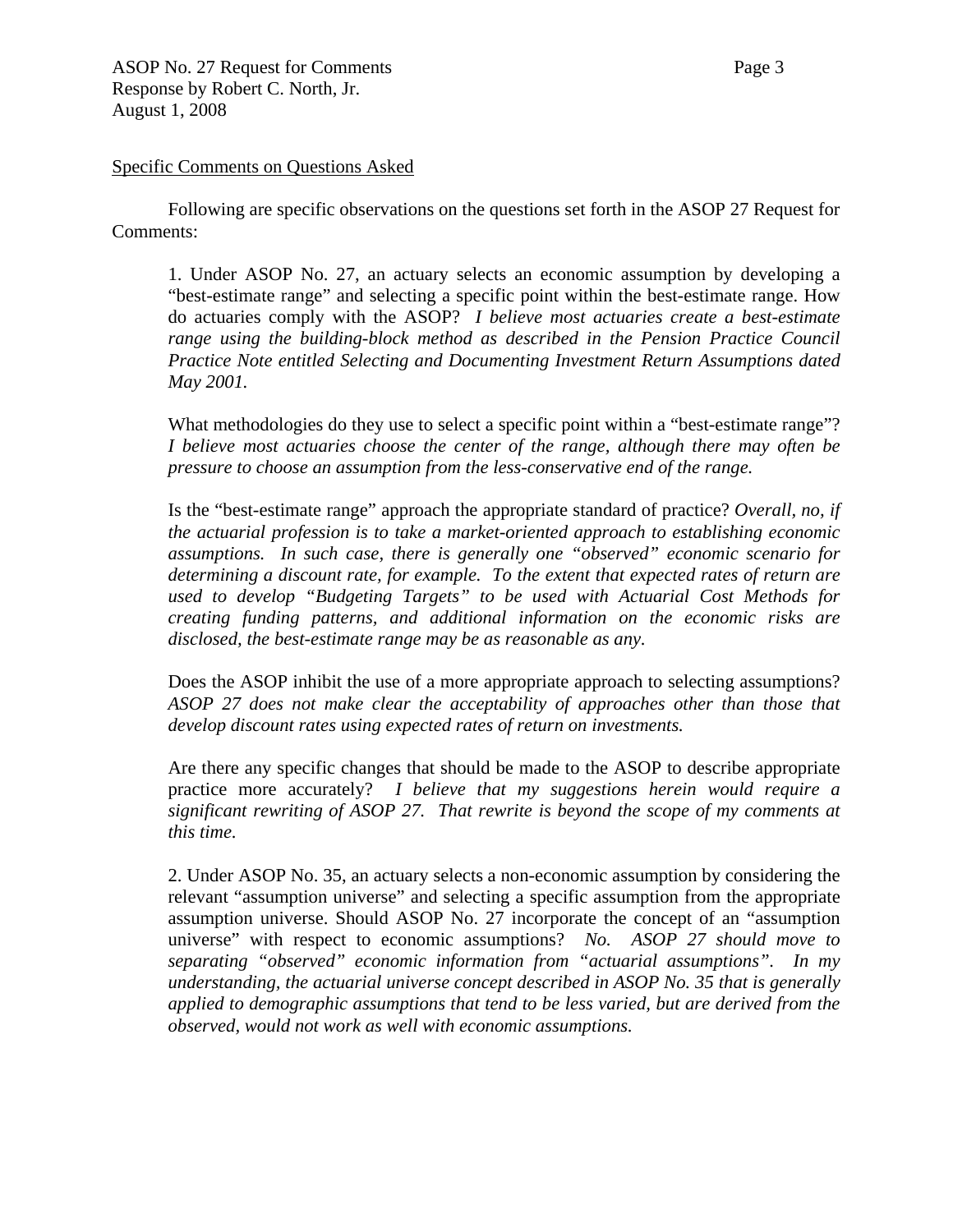3. Currently, the selection of an economic assumption that is not within the "bestestimate range" is considered a deviation from the guidance in ASOP No. 27.

Should the ASOP permit an actuary to select an economic assumption that lies outside the best-estimate range (for example, to include a margin for conservatism, or to calculate a range of values instead of a single measurement of plan obligations)? *I believe the current Deviation Standard is adequate.* 

If so, what specific guidance should ASOP No. 27 provide with respect to the selection of such economic assumptions? *NA.*

4. Currently, the guidance in ASOP No. 27 does not include the asset valuation method or the difference between the market value and actuarial value of a plan's assets among the considerations in selecting an investment return assumption. Is it appropriate for an actuary to consider either of those factors when selecting an investment return assumption? *If an "actuarial assumption" is being established without directly "observing" market information, yes. If the Actuarial Asset Value deviates significantly from the Market Value, then this should be considered when establishing the "actuarial assumption" since the rate of return expected depends upon the future value and the starting value.* 

Should the ASOP advise actuaries to consider those factors? *It should not be necessary, but yes.* 

5. Have there been any specific changes in actuarial science or practice since the original adoption of ASOP No. 27 that conflict with the guidance in the ASOP? *The principles of financial economics are generally at odds with the primary concept of ASOP 27 that the discount rate should be based on the expected rate of return on investments.* 

Should the ASOP accommodate any such practices? *Yes, ASOP 27 should accommodate the principles of financial economics.* 

If so, what specific guidance should ASOP No. 27 provide with respect to such practices? *See General Comments section.* 

6. Comments received by the ASB in response to an exposure draft of ASOP No. 4 supported the idea that pension standards should accommodate actuarial practice that incorporates the concepts of financial economics as well as traditional actuarial practice. Does the application of financial economics to the selection of economic assumptions conflict with the guidance in ASOP No. 27, and if so, in what specific ways does it conflict? *With respect to the overall thrust of ASOP 27 as currently written, yes, ASOP 27 appears to conflict. ASOP 27 builds discount rates from expected rates of return on investments. Financial economics uses observed interest rates to determine the value of cash flows.*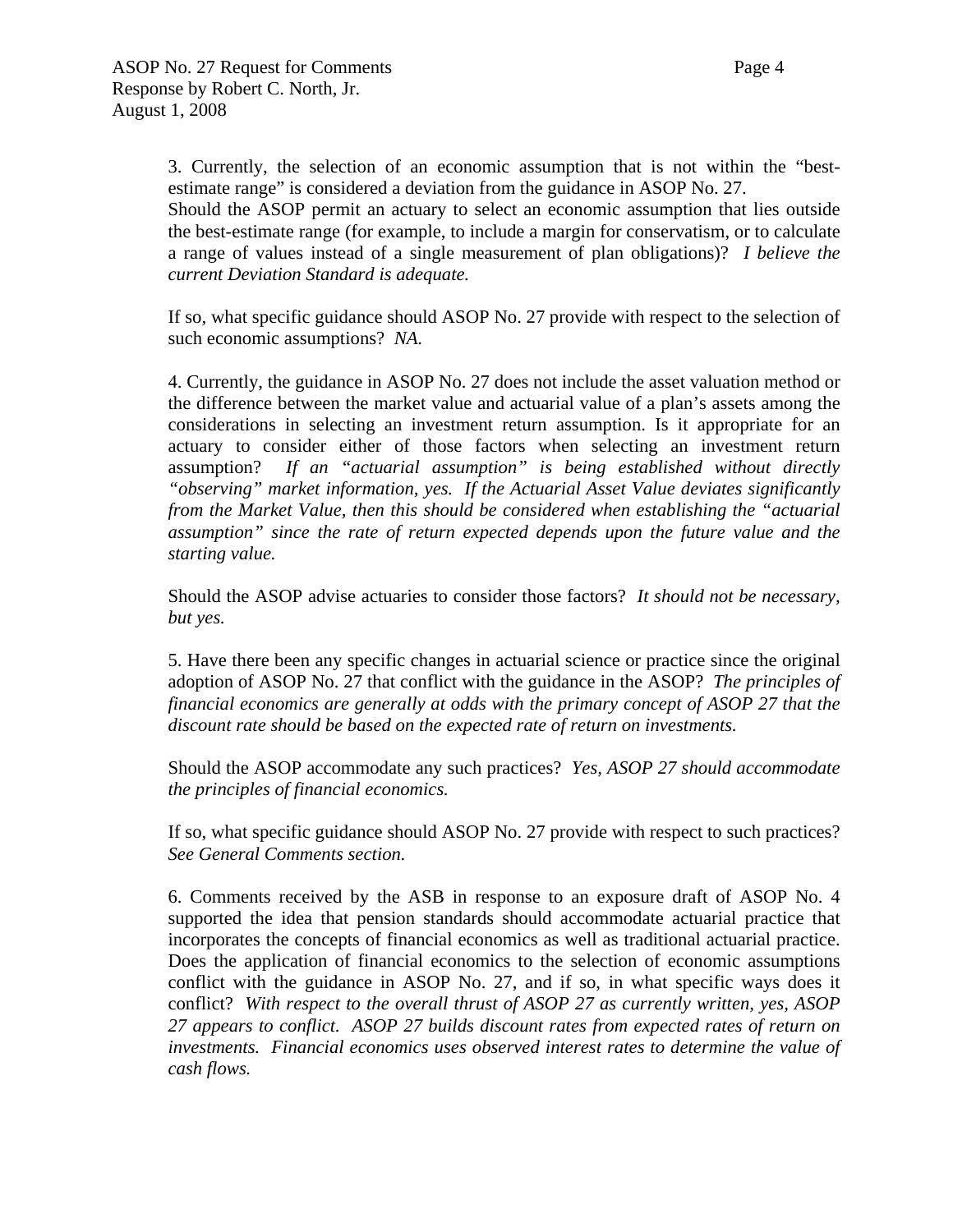7. Is there a need for guidance concerning the selection of economic assumptions for purposes other than measuring pension obligations (for example, for measuring pension risk)? *Yes.* 

If so, in which specific areas is guidance needed? *Expected rates of return on investments should not be permitted to be used as discount rates without full disclosure of the measurement issues and risks involved.* 

Should any such guidance be provided in ASOP No. 27 or in a separate ASOP? *Preferably, such guidance should be in ASOP 27. If not, ASOP 27 should be retained but limited in its application to just "budgeting issues" and require discussion and disclosure of risks. The requirements of a new ASOP, embracing the principles of financial economics, should then be given preference.* 

What specific guidance, if any, should ASOP No. 27 provide with respect to such practices? *ASOP 27, as noted in the General Comments, should be revised with respect to terminology, preference for economics-based concepts and requirements for risk identification and disclosure.* 

# Best Practices

I have always believed that actuaries should seek to use the best science and the best practices they can bring to bear on financial risk management problems.

This objective is supported by the goal set forth in the motto of the Society of Actuaries (i.e., "The work of science is to substitute facts for appearances and demonstrations for impressions").

Important questions have been raised about the actuarial science and appropriateness of ASOP 27.

I believe that the actuarial profession would do well to place a hold on the issuance of additional ASOPs dealing with pension financing until it has reviewed, debated and determined the implications on all pension ASOPs of the real world of financial economics, market pricing and transparent reporting.

I also believe that the actuarial profession should spend some additional time on its upcoming discussion on the Introduction to Actuarial Standards of Practice (a.k.a. ASOP 0). In particular, to actuarial profession and the ASB should decide where it wishes to balance the ASOPs between "generally accepted actuarial practice" and "best actuarial practice".